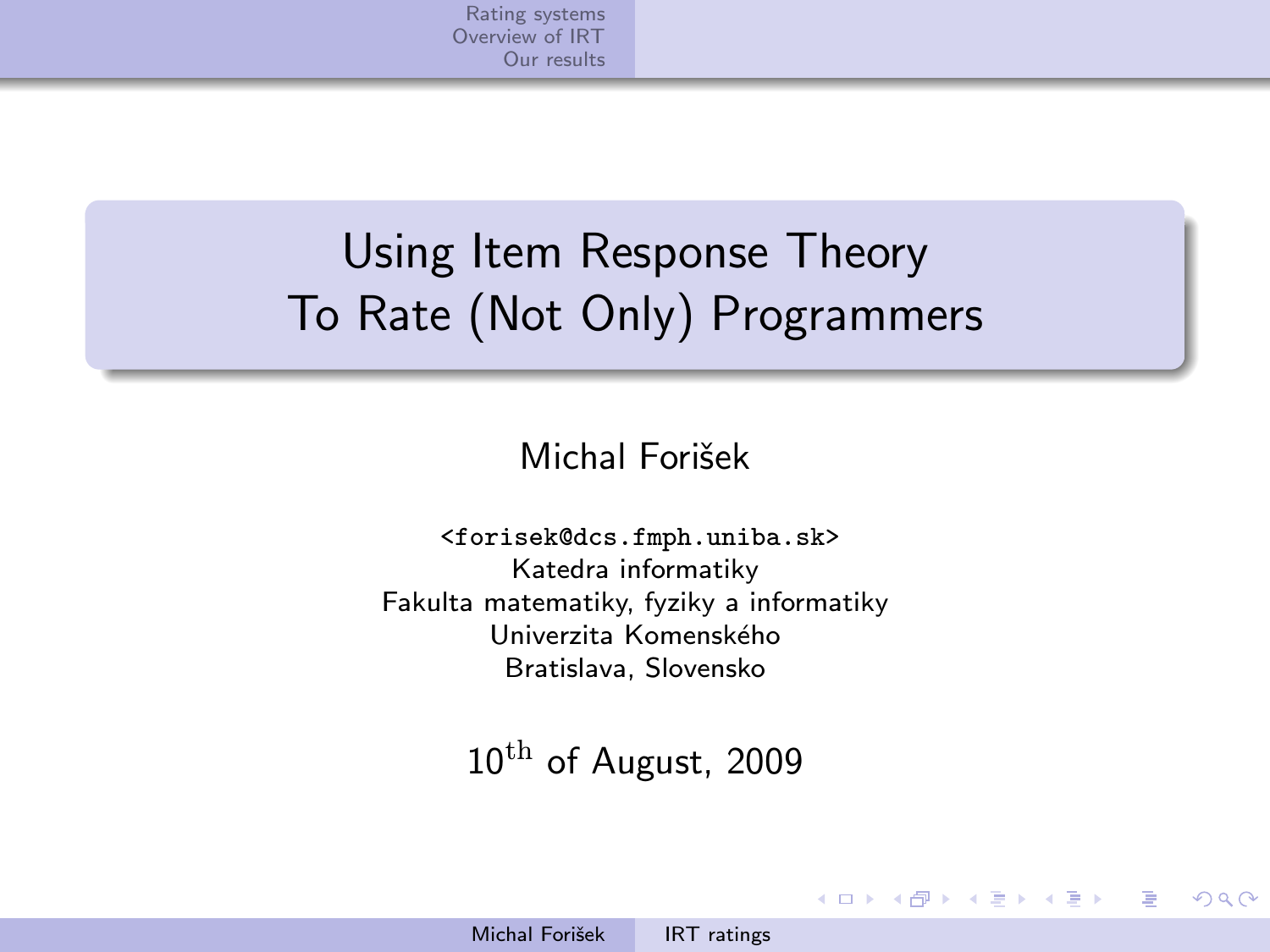# Objectivity of ratings

### Common questions

- . . . (not only) when organizing a programming contest:
	- is the evaluation method objective (enough)?
	- is the task difficulty appropriate? (and what does "appropriate" mean?)
	- will the best ones really win?

### A usual goal of a contest

ranking  $=$  arranging the contestant into a linear order based on their skill levels

### and a common tool

<span id="page-1-0"></span>rating  $=$  a numeric approximation of the skill level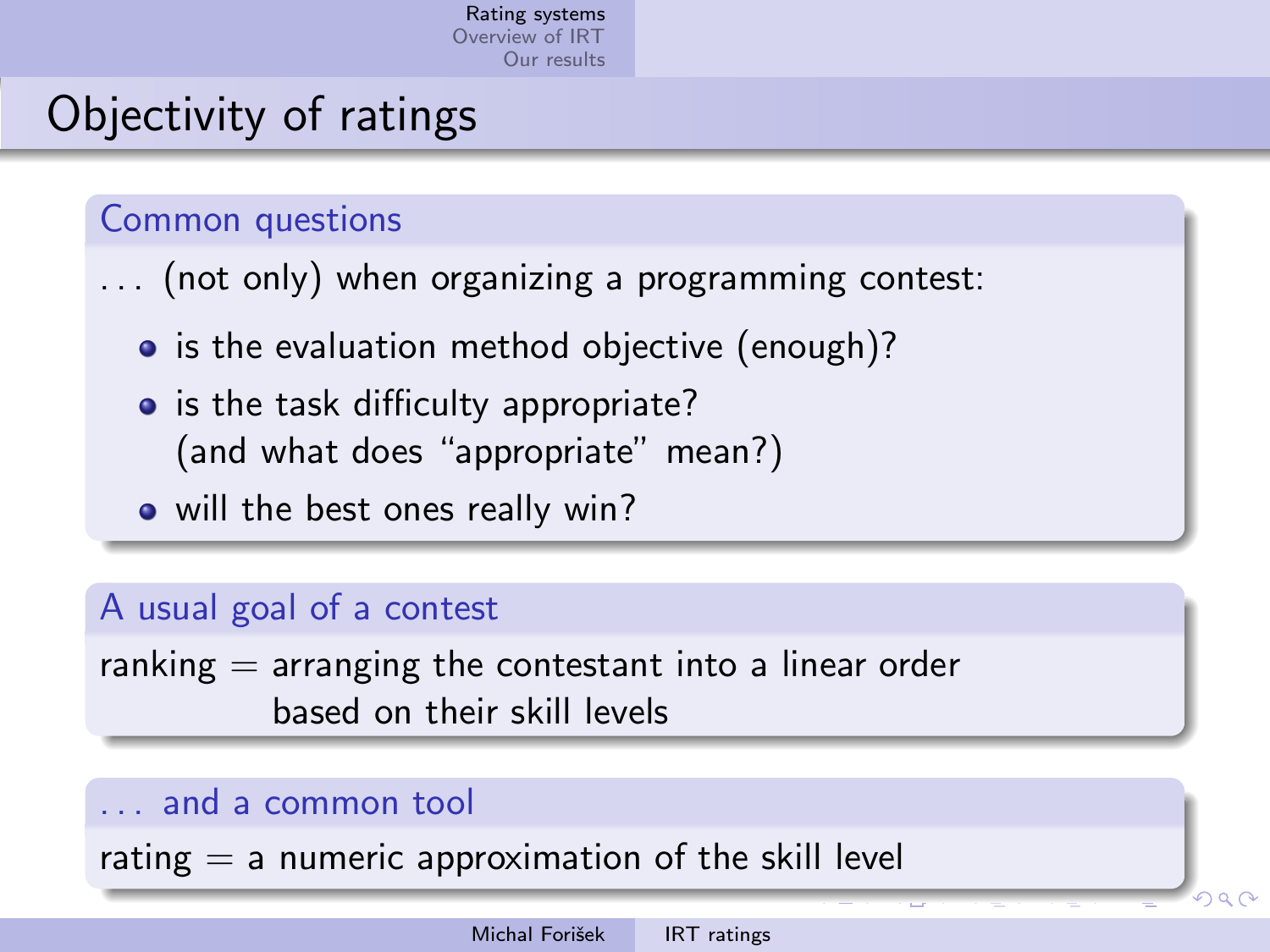# State of the art

#### Bayesian rating systems

- Contestant's performance: a normally distributed random variable
- Rating: its estimated mean
- An incremental approach: current estimate  $+$  new result  $\rightarrow$  new estimate

#### **Examples**

Elo Elő, 1978.

Glicko Glickman, 1999.

TrueSkill Herbrich, Graepel (Microsoft) 2006.

TopCoder TopCoder Inc. 2002–2008.

イロン イ母ン イヨン イヨン

э

つへへ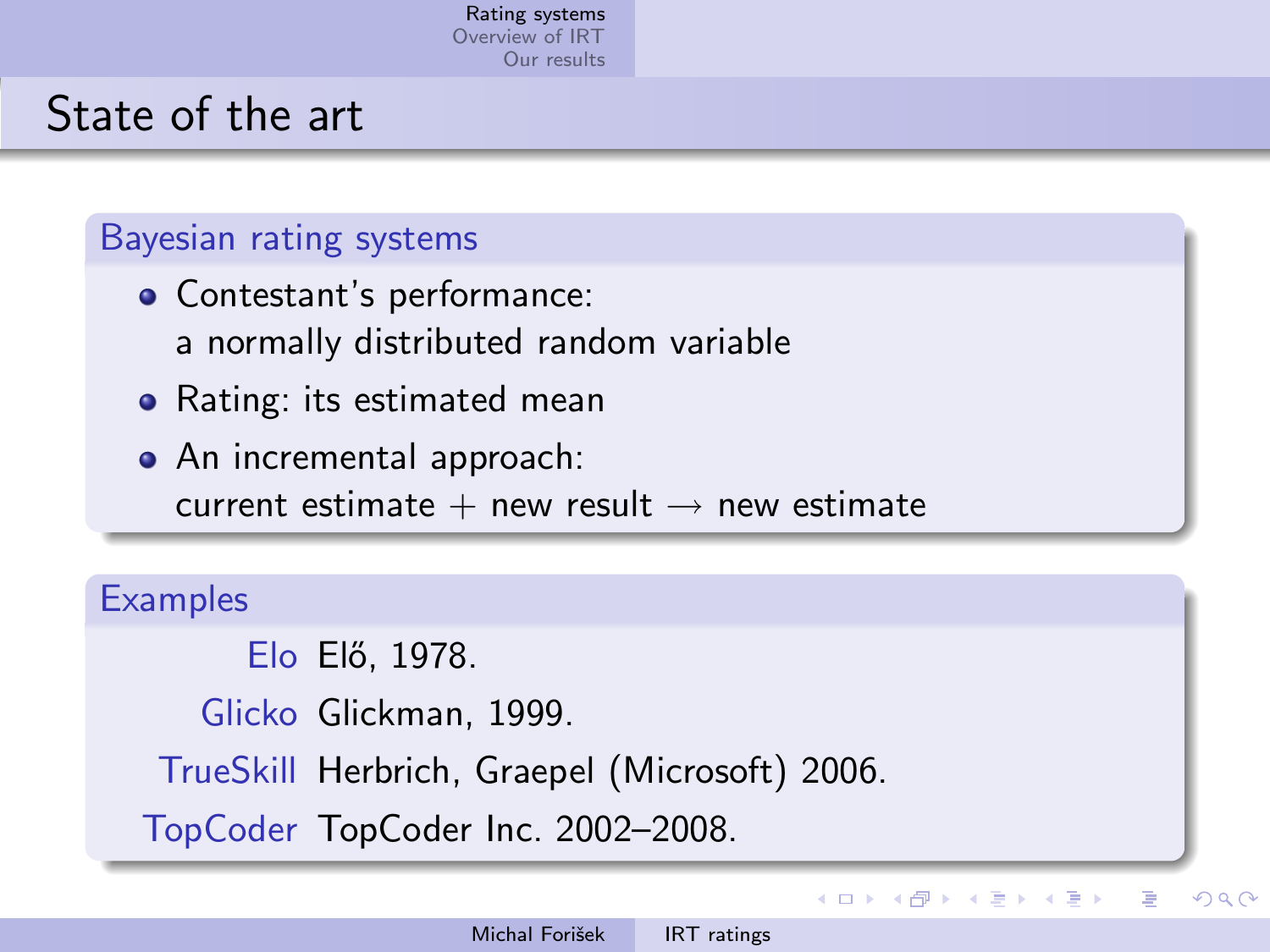## Disadvantages of existing rating systems

- They can not take task difficulty into account.
- They can only predict relative performance.
- Models usually ignore that performance may change in time.
- **Q** Low attack resistance.

 $\mathbf{A}$   $\mathbf{B}$   $\mathbf{A}$   $\mathbf{B}$   $\mathbf{A}$   $\mathbf{A}$   $\mathbf{A}$   $\mathbf{A}$   $\mathbf{A}$   $\mathbf{A}$ 

<span id="page-3-0"></span>(国) ※ (国) ≫ (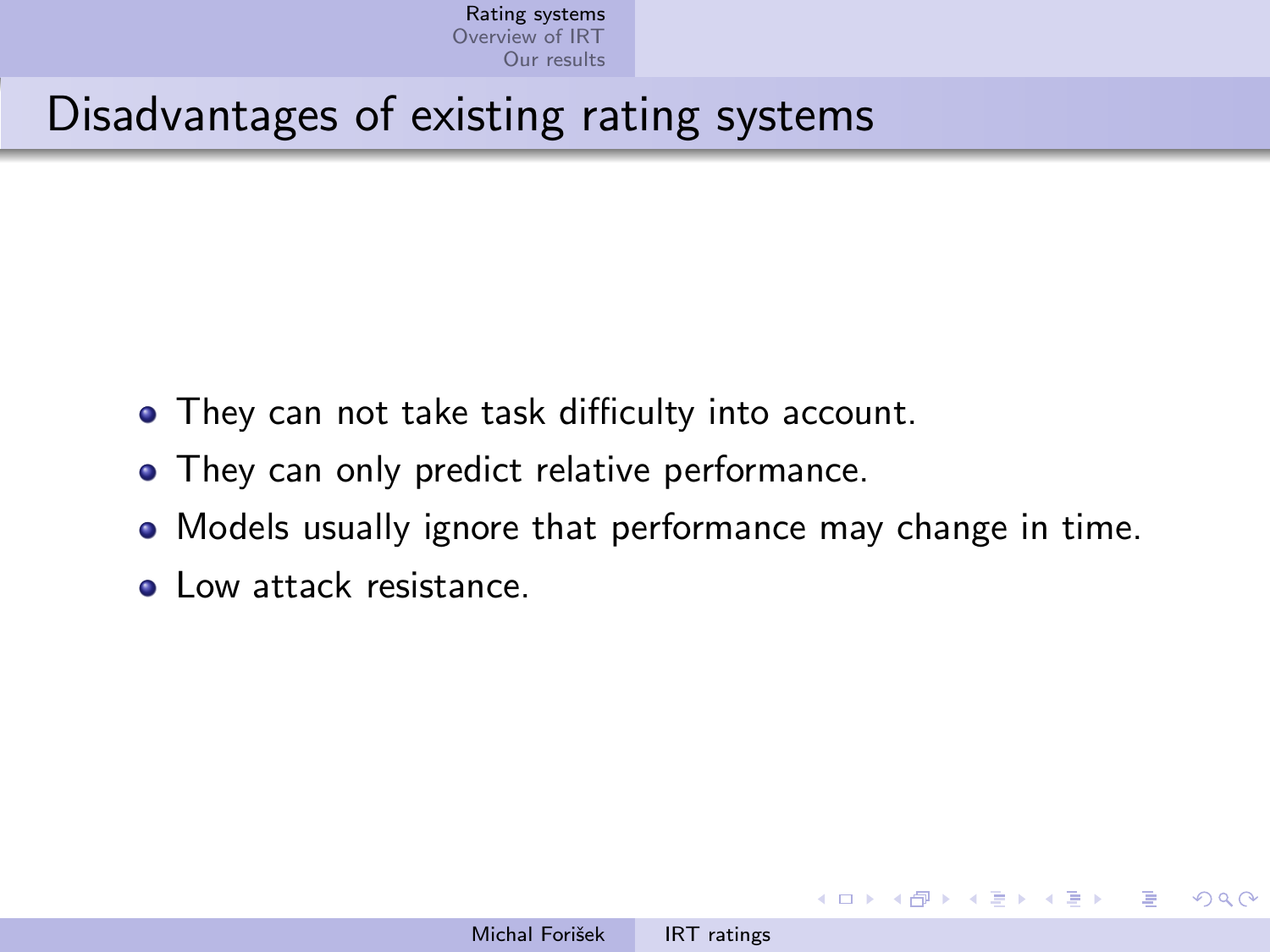# What is IRT?

Setting:

- people have latent abilities (e.g., problem solving)
- $\bullet$  latent = we can not measure them directly
- goal of a testing theory: estimate them using tests

Item Response Theory: a modern testing theory (basics developed in '50s and '60s, only becomes used in '80s)

and in

<span id="page-4-0"></span>→ イ冊 ト イヨ ト イヨ ト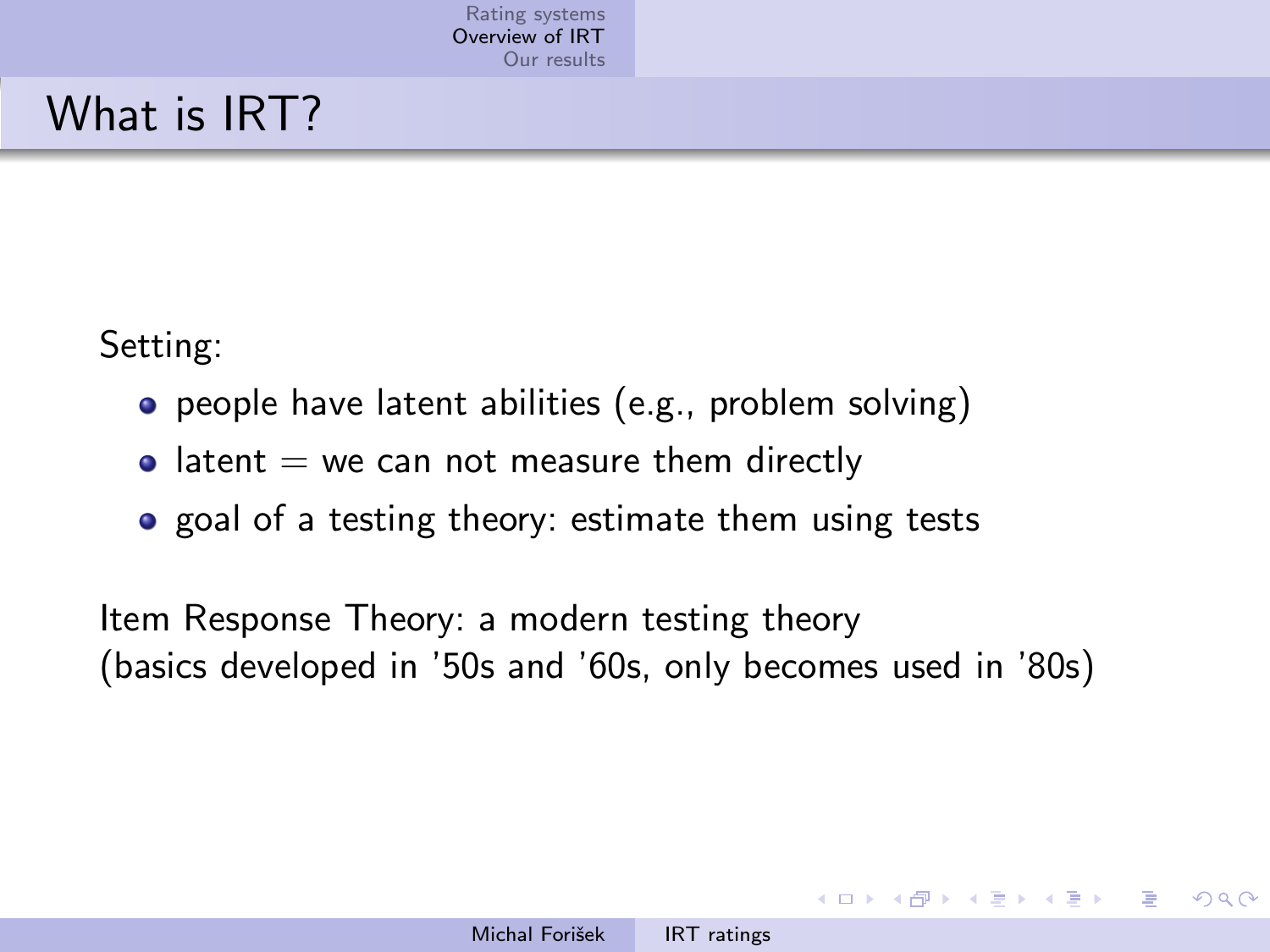### Modelling task difficulty

Item Response Theory: 2-parameter logistic model



Good enough for "binary" programming tasks, and we managed to modify it for some type[s o](#page-4-0)f [p](#page-6-0)[a](#page-4-0)[rt](#page-5-0)[ia](#page-6-0)[l](#page-3-0) [s](#page-4-0)[c](#page-7-0)[o](#page-8-0)[re](#page-3-0)[s](#page-4-0)[.](#page-7-0)

<span id="page-5-0"></span> $\equiv$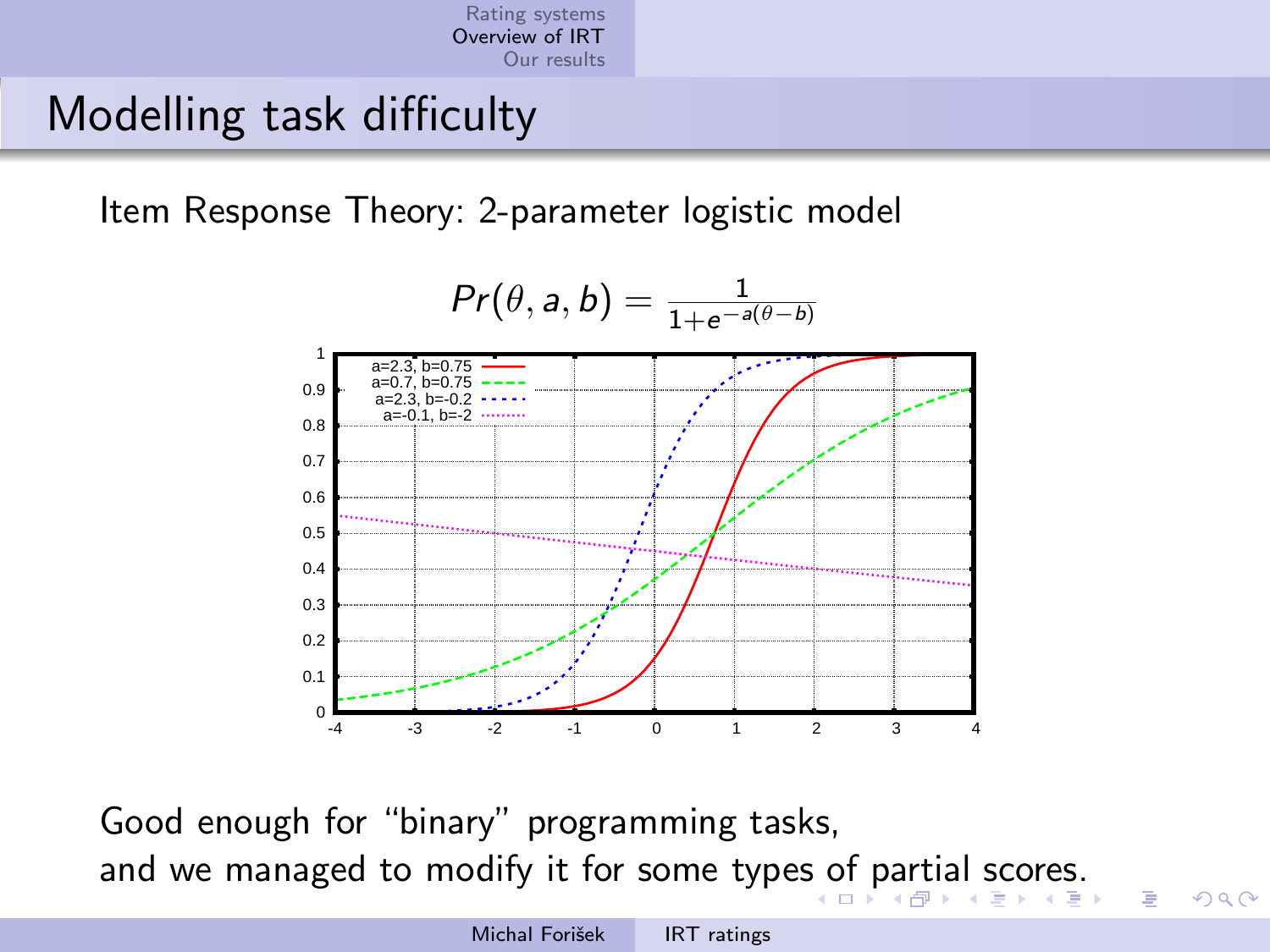# Basic principle of use

To estimate the parameters (task difficulty, contestant skill) we may use the maximum likelihood estimate.

A simple example: We know task parameters  $a_i, b_i$ , a response pattern  $s_i, \,$ we are estimating ability  $\theta$ .

$$
L(\theta) = \prod_{i=1}^n Pr(\theta, a_i, b_i)^{s_i} \cdot (1 - Pr(\theta, a_i, b_i))^{1-s_i}
$$

<span id="page-6-0"></span>イロメ イ押メ イヨメ イヨメー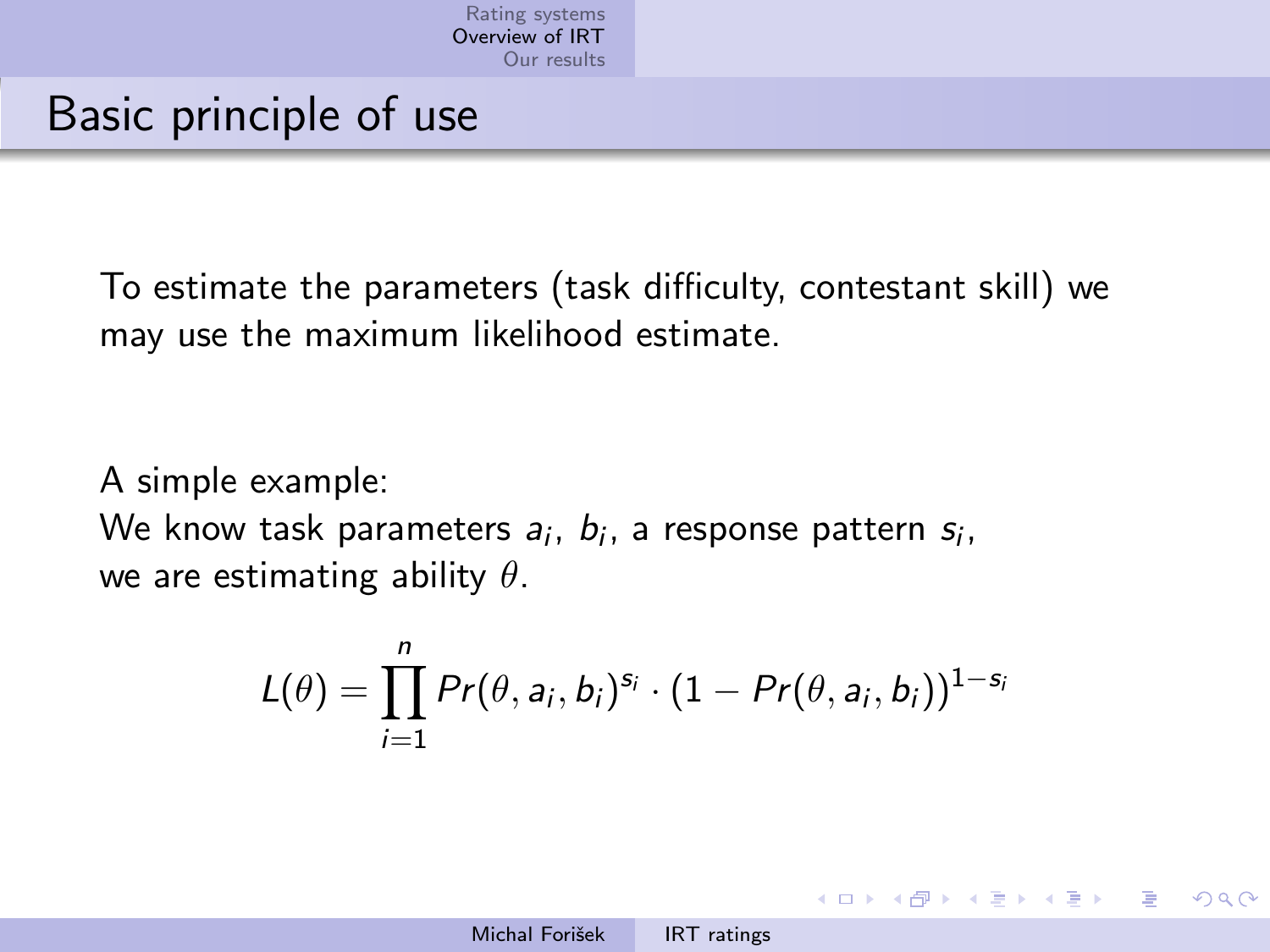### Fisher information

#### How to measure information?

Intuition: the reciprocal of the precision of the estimate

Formally: expected variance of the score  $(score =$  partial derivative of the log-likelihood function)

$$
\mathcal{I}(\theta) = E\left(\frac{\partial}{\partial \theta} \ln L(\theta, x)\right)^2 \tag{1}
$$

<span id="page-7-0"></span>∢ロト ∢母ト ∢ヨト ∢ヨト

#### Importance for us

We are able to compute the amount of information the results of a given contest give us about a contestant's skill estimate.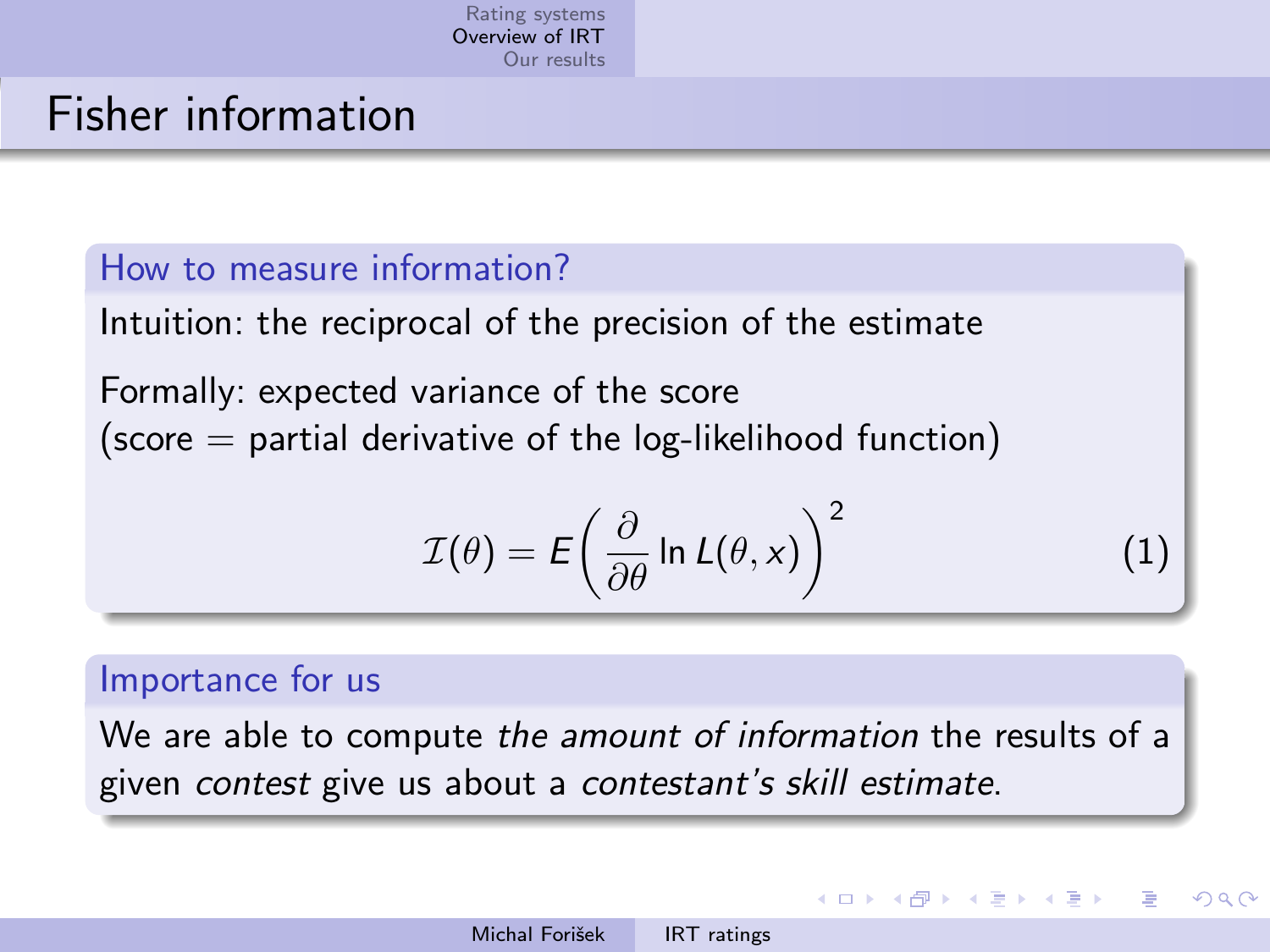# **Overview**

Some results of our research:

- The model fits real life data.
- It can be used to argue about task difficulty.
- Solving time in contests tends to have a log-normal distribution.
- Models can be compared via the predictions they make.
- Our model makes good predictions.

 $\mathbf{y} \rightarrow \mathbf{z}$  . If  $\mathbf{y} \rightarrow \mathbf{z}$ 

<span id="page-8-0"></span> $200$ 

**K ロ ▶ K 何 ▶ K**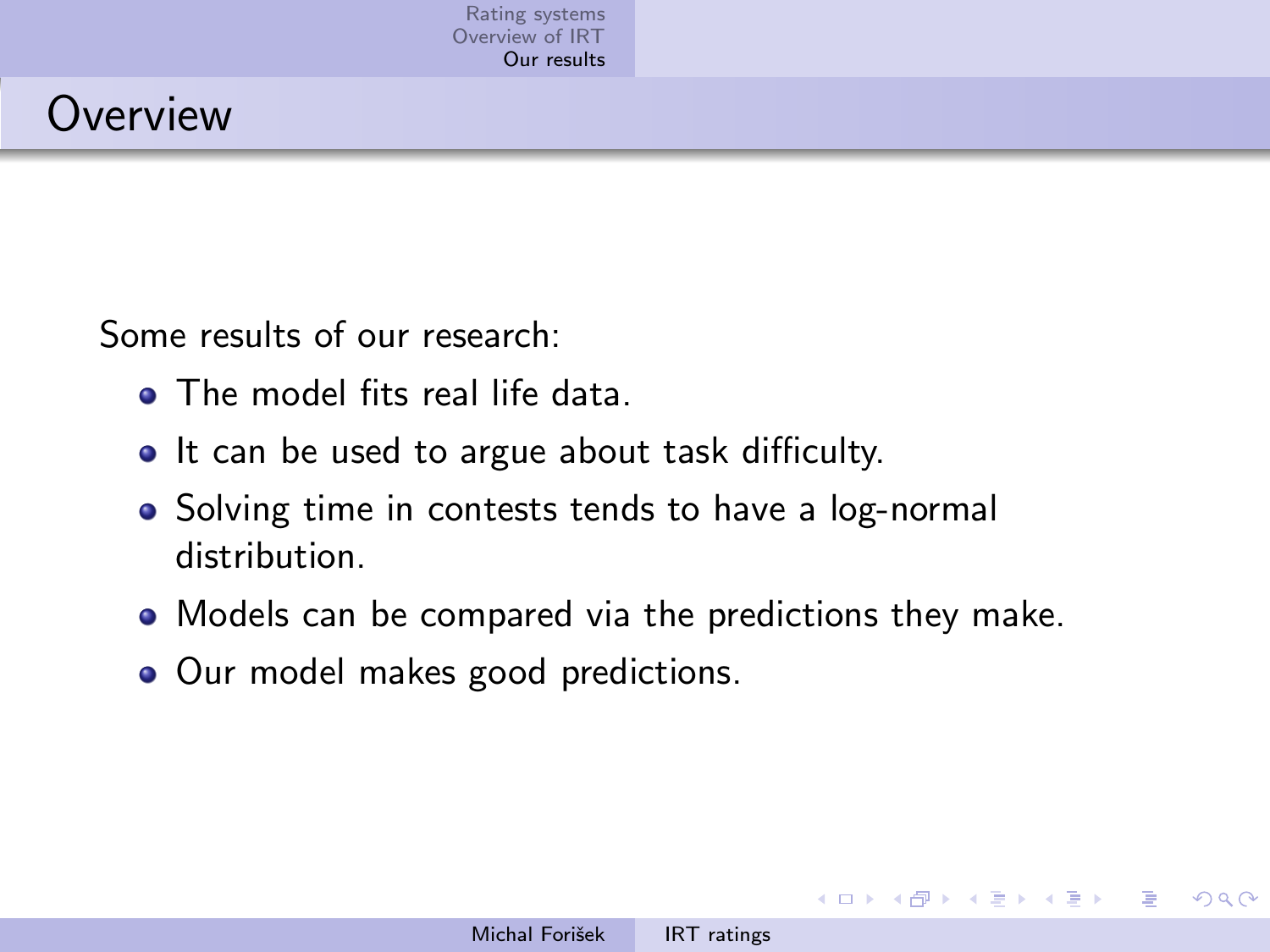# Sanity check

Corellation coefficients between the actual data

and the best fitting model

(Slovak programming competitions: 300 contestants, 88 tasks)

| $\rho$ range    | year 2006/07 | year 2007/08 |
|-----------------|--------------|--------------|
| [0.99, 1.00]    |              | 12           |
| [0.98, 0.99]    | 6            | 5            |
| [0.95, 0.98]    | q            |              |
| [0.90, 0.95)    |              |              |
| [0.75, 0.90)    | 12           |              |
| [0.00, 0.75)    |              |              |
| $[-1.00, 0.00]$ |              |              |

<span id="page-9-0"></span>イロメ イ母メ イヨメ イヨメー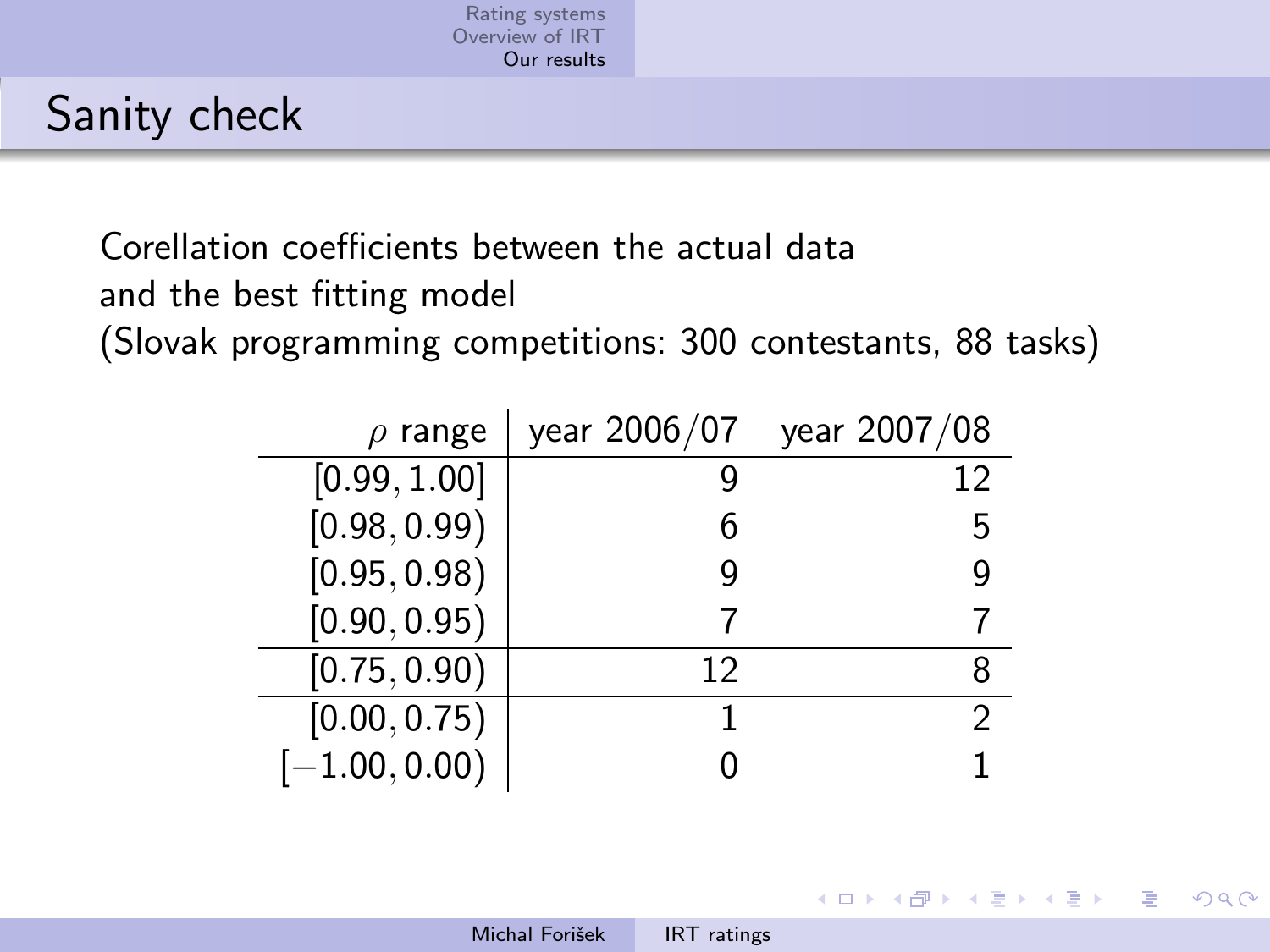<span id="page-10-0"></span>[Rating systems](#page-1-0) [Overview of IRT](#page-4-0) [Our results](#page-8-0)

### Regional round tasks

Four tasks of different difficulty: skill vs. expected score

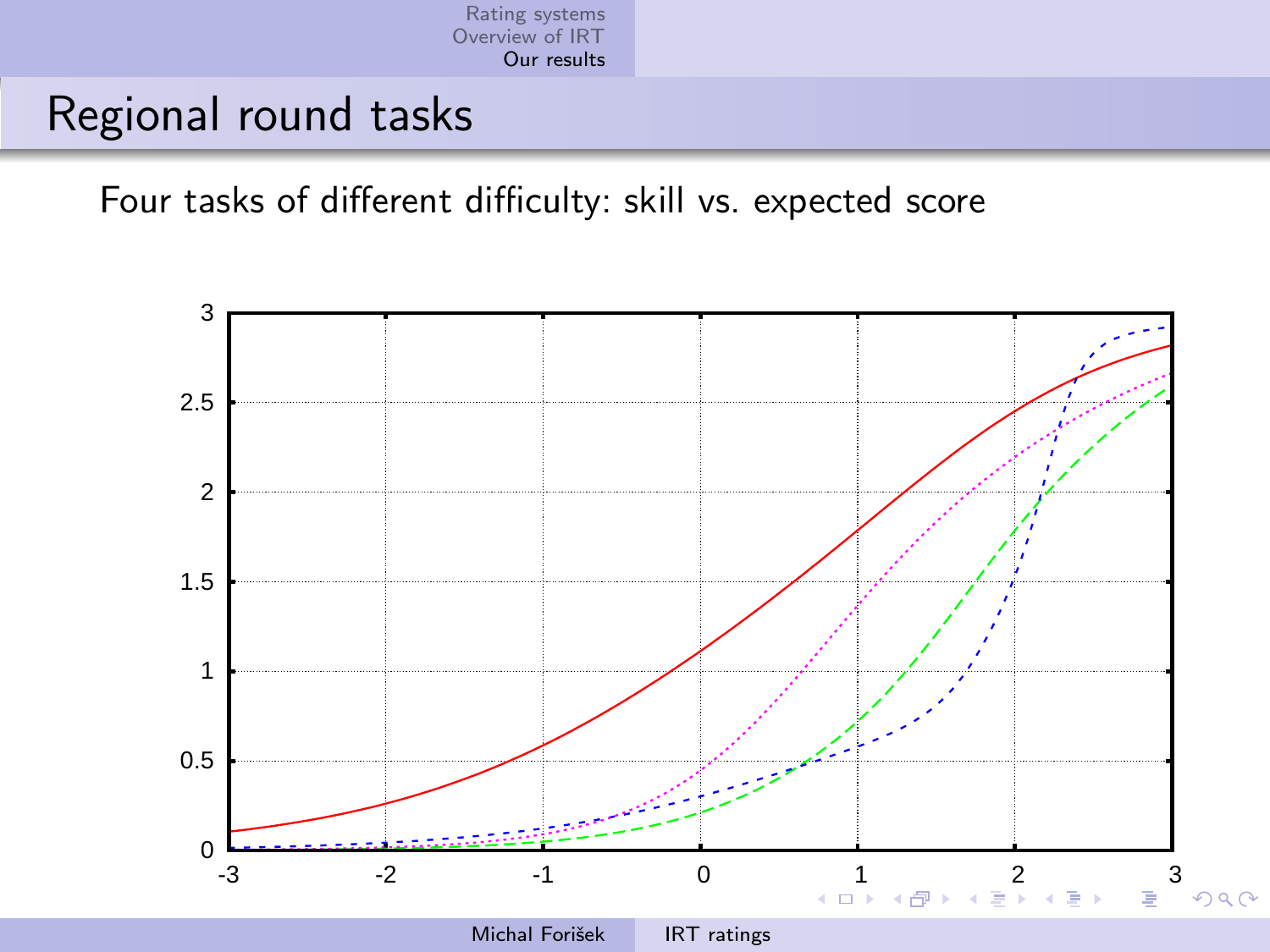<span id="page-11-0"></span>

## Arguing about task difficulty

- skill estimate distribution (same data set)
- **•** test information function for the regional round

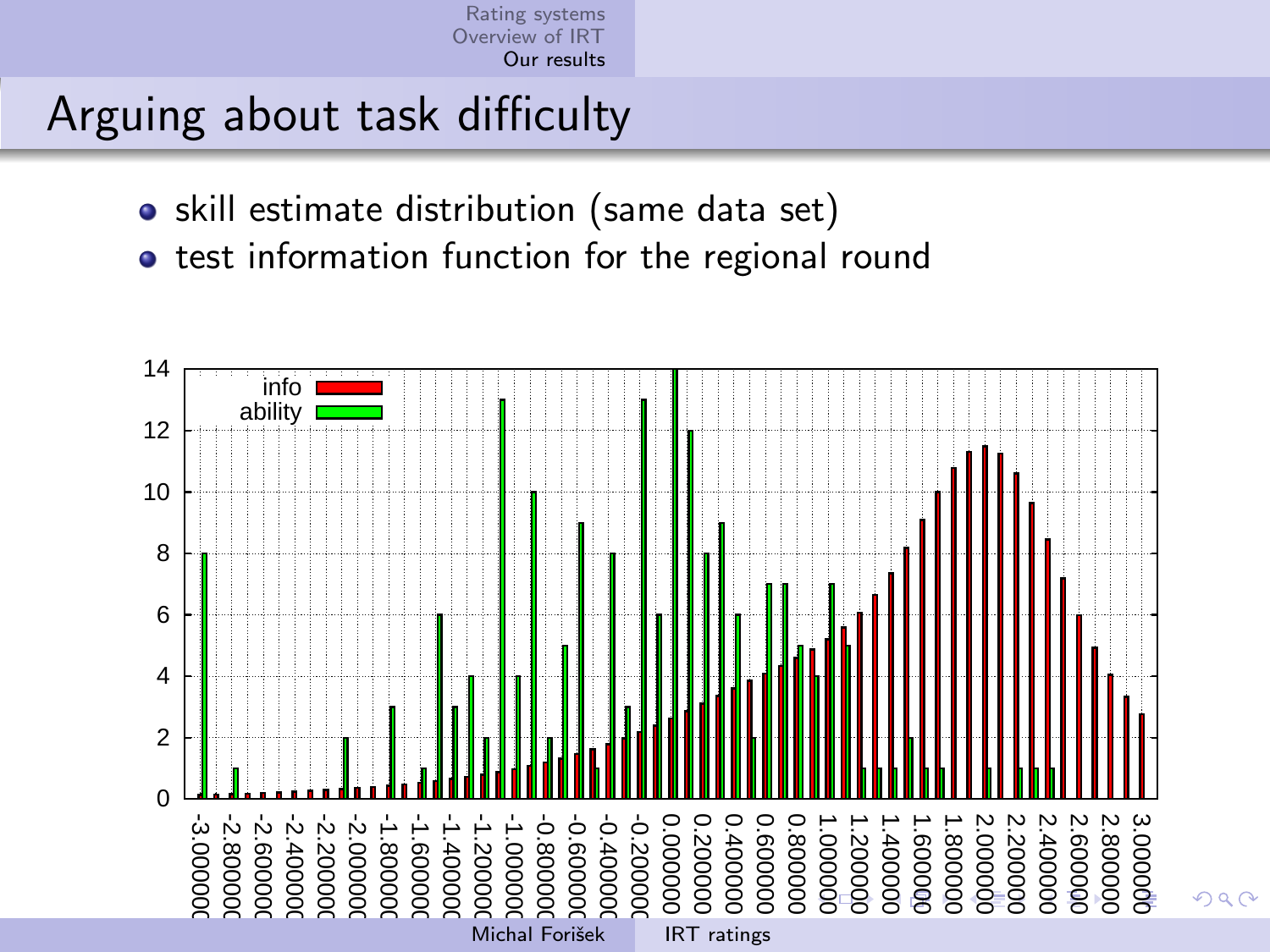# Comparing predictions

### Main observation

- You can not compare rating systems directly.
- Compare pairs (rating system, prediction algorithm)!

### What can we predict?

Tournament advancement:

We have N contestants and a tournament round, K best advance. For each contestant, predict the advancement probability.

#### How to evaluate it?

Compare their likelihood given the actual result:

<span id="page-12-0"></span>
$$
Q(p_1,\ldots,p_N)=\sum_{i=1}^N s_i\log p_i+\sum_{i=1}^n(1-s_i)\log(1-p_i)
$$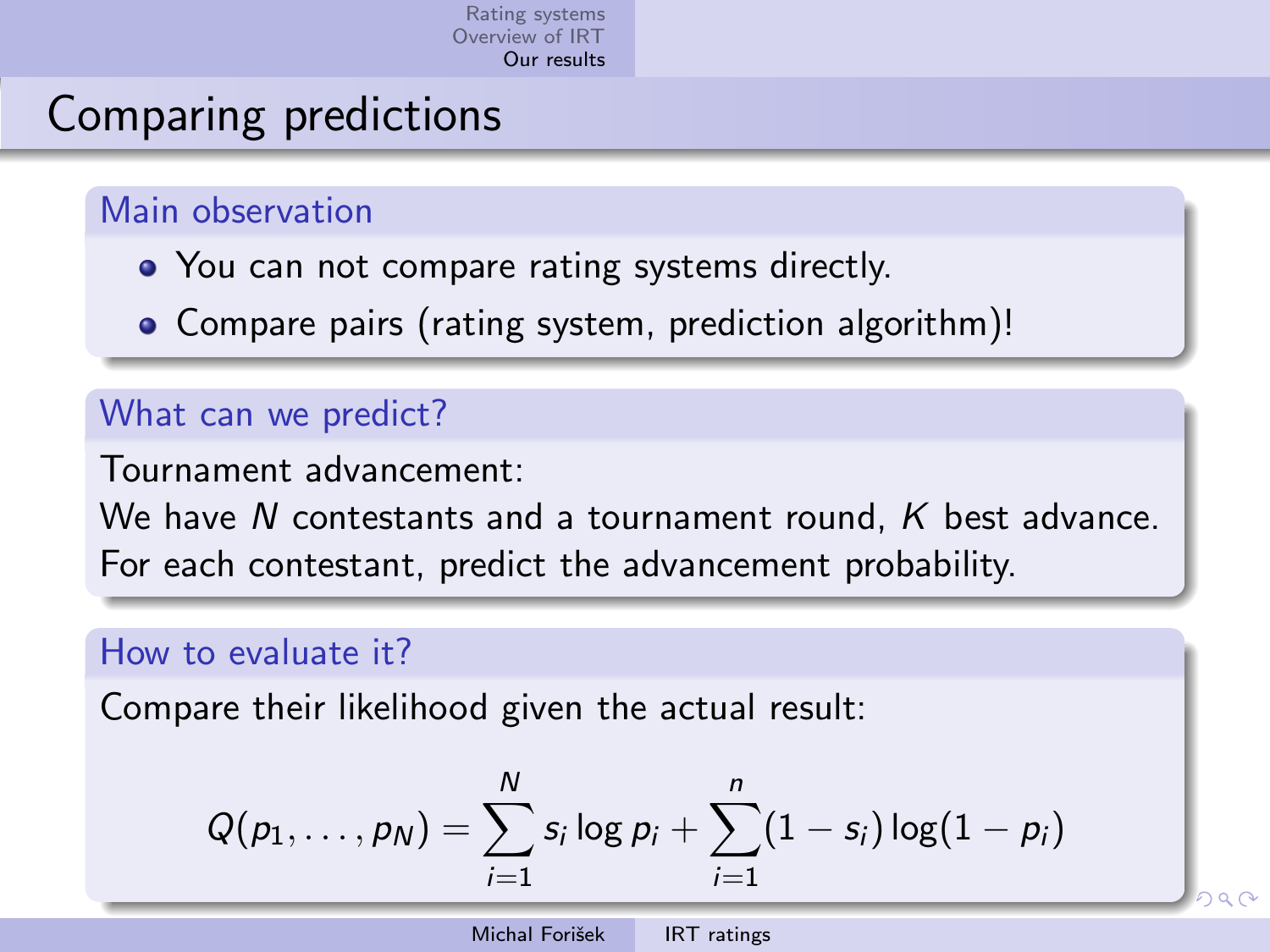# Advantages of IRT based ratings

### Bayesian rating systems

. . . can only predict relative performance – we can estimate the probability that contestant  $A$  beats contestant  $B$ .

### IRT-based rating system

. . . can predict absolute performance – we can compute the expected number of tasks A will solve.

(or generalize: probability that A solves  $x$  tasks, expected score A gets, etc.)

→ (何) → (日) → (日) →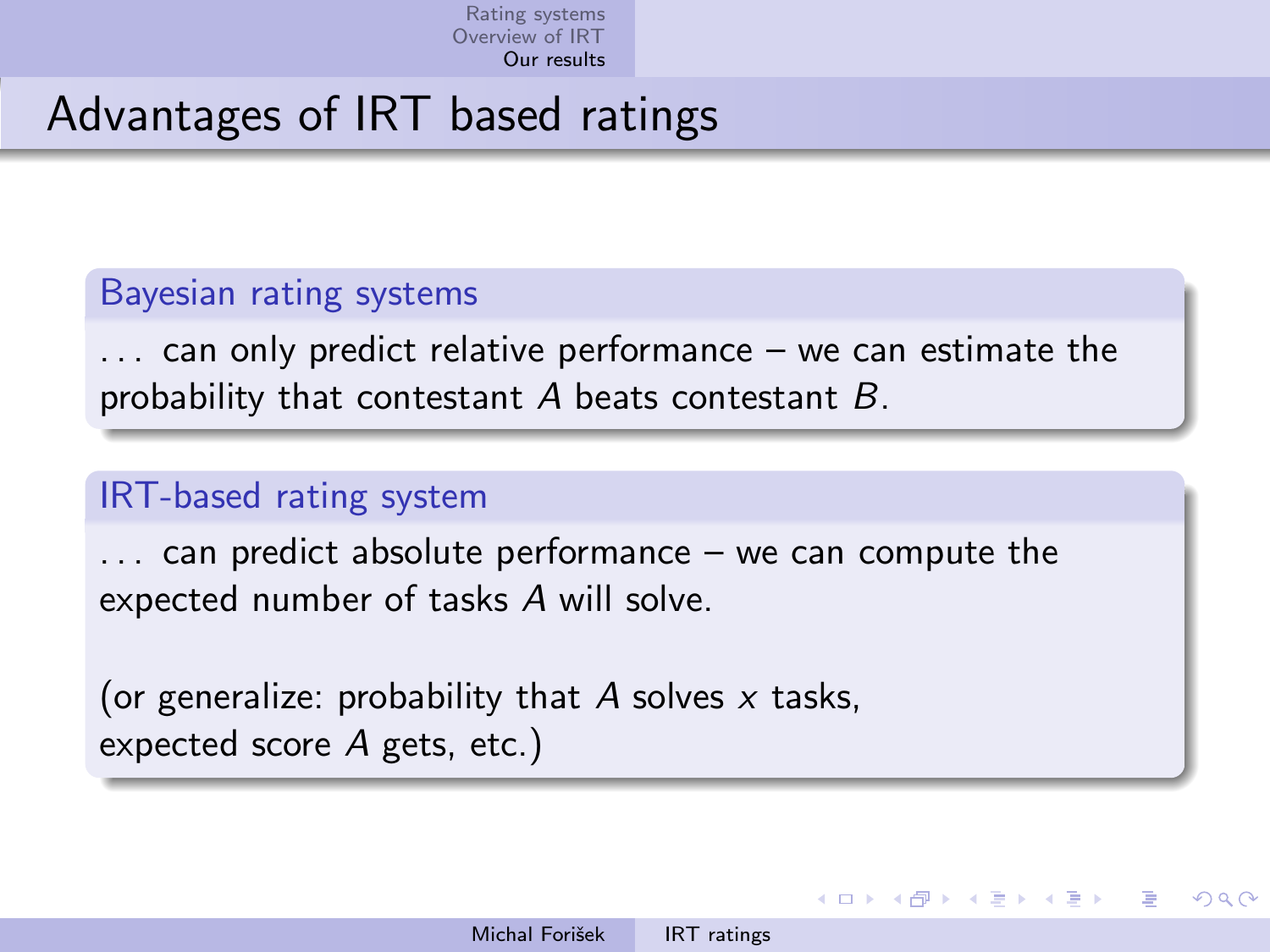# Example: TopCoder Open 2008

We tweaked our model to approximately match the TopCoder competition. Many difficulties:

- We competely ignore challenges.
- We have to take a weird scoring function into account.

Still, we got quite lovely predictions:

- $\bullet$  for round 1 a slightly better prediction
- $\bullet$  for round 2 a slightly worse prediction
- for round 1: we predicted 872.944 advancers, reality: 864/900
- $\bullet$  for round 2: we predicted 300/300 advancers, happened

メロメ メ母メ メラメメラメー